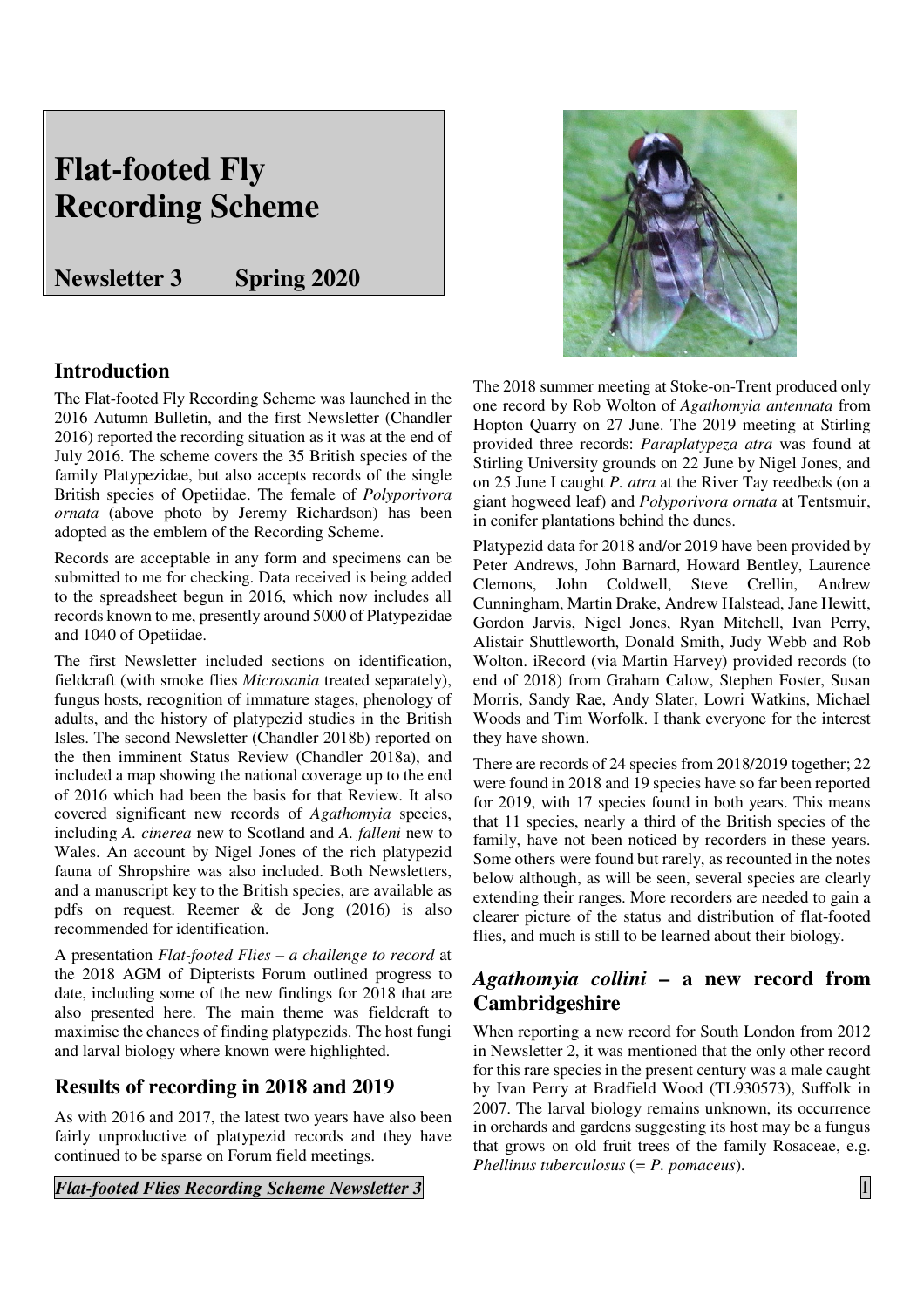In 2019, Ivan encountered *A. collini* again at Fulbourn Fen (TL528562), Cambridgeshire, and he exhibited specimens at the 2019 Exhibition of the British Entomological & Natural History Society. He first found it there on 5 April, when a male was swept from secondary woodland at this site. On three further visits during April, 11 more males and 4 females were also found there, and another female on 27 June. All were swept from an area where fallen and standing trees were largely covered in ivy and no suitable fungus host was seen. He suggested that they may have originated from one of the large mature gardens, with fruit trees, nearby.

## *Agathomyia falleni* **now in Yorkshire and other records**

In Newsletter 2, *A. falleni* was recorded as new to Wales; it was also remarked that the most northerly English records were from two sites in Norfolk, in 2004 and 2013 – this overlooked that David Gibbs had found it at Edwinstowe, Nottinghamshire in 2007, as seen on the map below which shows the distribution to the end of 2017.



#### **Black first record 1952-1999 (18 hectads) Red first record 2000-2017 (24 hectads)**

As explained in Newsletter 1, my interest in Platypezidae began in 1966 when I found *Agathomyia falleni* at Knole Park, Kent (Chandler 1968), the second British record after first being found by Len Parmenter (1953) at Box Hill in 1952. As seen from the map, records in the rest of the 20th century were concentrated in the south-east, but in the present century it has spread to occupy much of southern England, plus the records from North Wales and Notts. The only 2018 record known to me is a female I found on 19 October on lime *Tilia* foliage in the lime avenue at Swinley Park (SU8967), Berkshire, a new hectad for it – it had been

#### *Flat-footed Flies Recording Scheme Newsletter 3* 2

recorded previously from the other two hectads of Windsor Forest and Great Park (SU97 and SU96), and from Yateley Common, Hampshire, in SU85 in 2017.

By contrast, in 2019 it was reported from Sussex, Wiltshire, Oxfordshire and, most surprisingly, from Yorkshire, to confirm that its range is still expanding. John Coldwell found a male on 17 September at Silkstone Wagonway (SF295066) near Barnsley. Then on 2 October, John Barnard photographed a male at Tophill Low Nature Reserve (TA072486), in East Yorkshire, inland from Hornsea, a bird reserve with a wooded fringe around a reservoir –a long way from other likely habitat for *A. falleni*.



*Agathomyia falleni* ♂ **above,** ♀ **below (photos Peter Andrews)** 

At the same time I heard from Peter Andrews that he was photographing this and other platypezids at Coate Water (SU180815) near Swindon, Wiltshire. It was observed on five dates from 25 September to 10 October (altogether 5 males and 7 females). Then, on 22 October, he came across a female at Cothill Fen (SU459997), Oxfordshire.

This and other species found at Coate Water were feeding on leaves of an introduced dogwood species, with quite large white berries. This had been planted in a small copse to screen a walkway to a hide, and had spread through the small woodland, which has mature willows, poplars, and dead wood (Peter Andrews *pers. comm*.).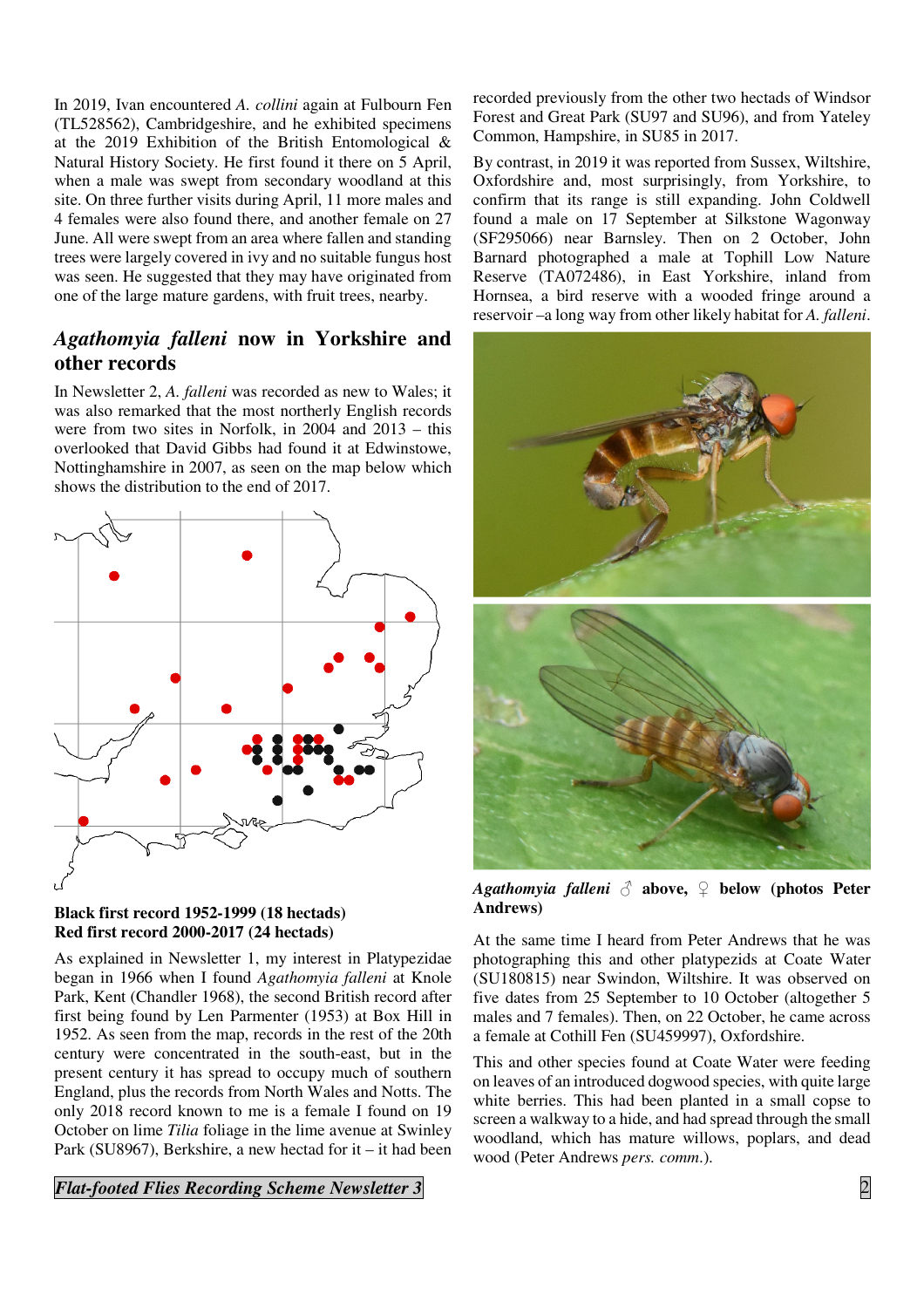Gordon Jarvis observed *A. falleni* at sites near Peasmarsh (TQ82), Sussex on dates from 23 September to 2 October 2019 (5 males and 4 females, all on leaves of sweet chestnut at a height of about 4ft).

Thus six hectads can be added to the distribution of *A. falleni*, bringing the total to 48, with 30 added this century.

## *Agathomyia lundbecki* **new to Ireland**

### **by Ryan Mitchell**

This autumn I have been looking for Platypezidae with some success, mainly finding two fairly common species *Protoclythia modesta* and *Agathomyia unicolor* in most woodland sites around the Belfast area in Northern Ireland. Late in 2019, on 2 October, during some casual fieldwork in Belvoir Park Forest, located in south Belfast along the banks of the river Lagan (Irish Grid Ref: J33217 69420) I was lucky to find a single female *Agathomyia lundbecki –* this was a rather nice surprise as this species has never been recorded in Ireland previously.

The female has a distinctive coloration on the abdomen, so it can be easily distinguished from other species in the genus. It seems rather unlikely to be a recent arrival and has probably been missed, as the adult has a late flight period in September to October. The ecology of this species has been well documented, with a strong association with the common alder bracket fungus *Xanthoporia* (*Inonotus*) *radiata* so is likely to be a widespread species across Northern Ireland and possibly Ireland as a whole.



#### *Agathomyia lundbecki* **from Belvoir Park Forest, Northern Ireland (photo Ryan Mitchell)**

Also, whilst undertaking fieldwork at Clandeboye Estate, Newtownards, Northern Ireland. I collected a single female specimen of *Platypeza aterrima/hirticeps*; unfortunately the females currently cannot be separated reliably and both species are currently not on the Irish Checklist, so with further effort recording Platypezidae in Ireland it seems likely there are more exciting discoveries to be made.

### *Flat-footed Flies Recording Scheme Newsletter 3* 3

## *Lindneromyia dorsalis* **new to Scotland and to the Isle of Man**

A female was swept on 26 September 2018 by Alistair Shuttleworth at Dalgety Bay (NJ1683), Fife, from mixed habitat at the edge of housing, woodland and farmland. This is the first record north of Yorkshire, excepting one from Northern Ireland, as seen on the map, which was prepared in 2018 to show this extension to its range – it shows all British Isles records of which I was then aware.

This species develops in field mushrooms *Agaricus* spp, and can occur in more open habitats than most other platypezids, so there is no obvious reason why it should have been restricted to a southern distribution in Britain. It provides yet another example of a species that is extending its range northwards.

Perhaps more surprising is that it has got as far as crossing the Firth of Forth without being noticed in the intervening regions. However, on 30 August 2019, Donald Smith observed 8 females on an unidentified mushroom in coniferous woodland at Clerkington (NT505724), East Lothian, so it's also on the south side of the Firth.



It has also come to notice that Steve Crellin had swept a male of *L. dorsalis* from sycamore foliage on 25 August 2018 at Close Sartfield Manx Wildlife Trust Reserve (SC359955), on the Isle of Man. He also informed me that he had earlier swept a male of *Paraplatypeza atra* from tree foliage at the same site on 21 June 1995.

As far as I am aware these are the first records of the family Platypezidae from the Isle of Man.